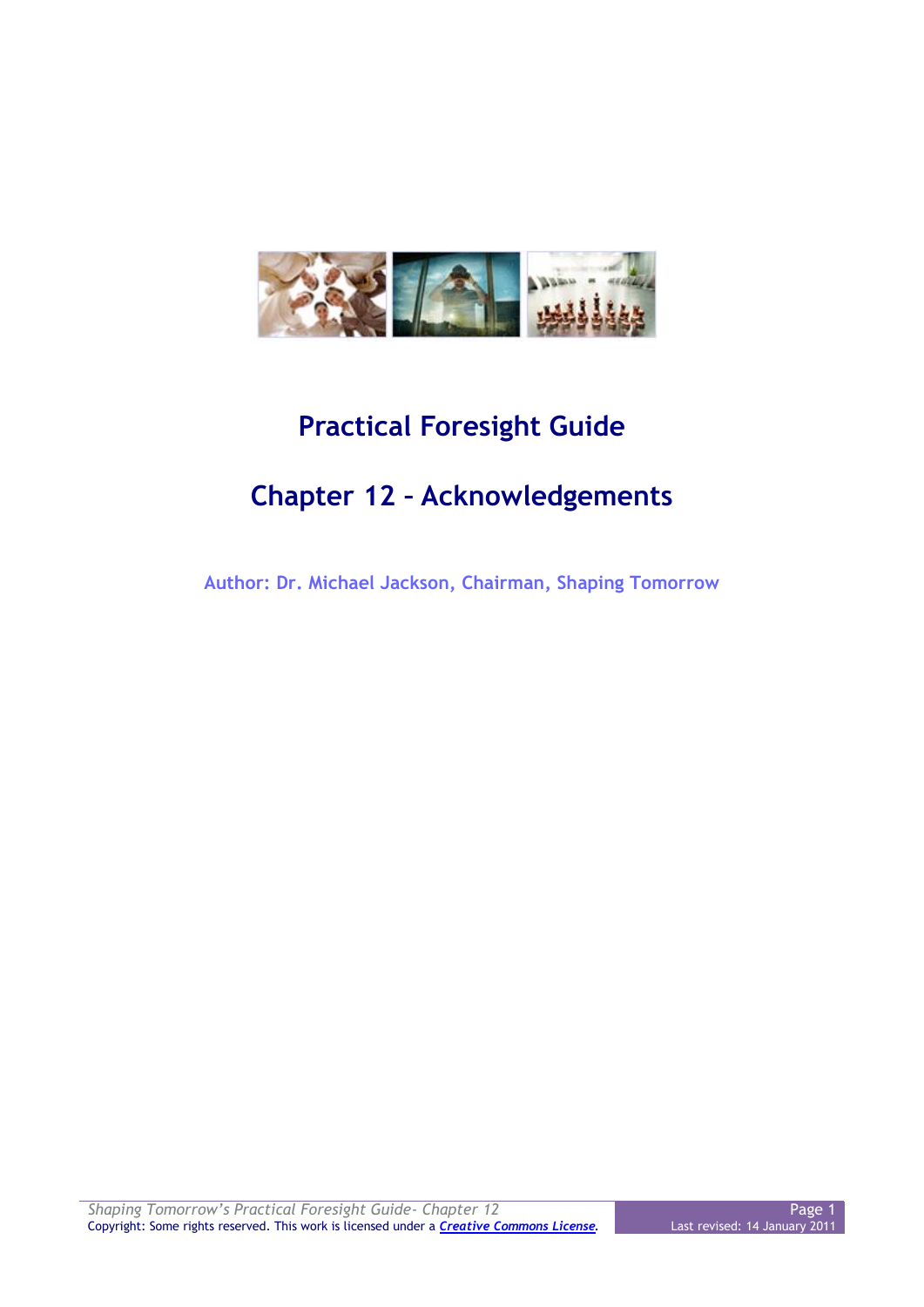## **Acknowledgements**

"For my long suffering family, who support my interest in the past and passion for the future, without complaint and offer great encouragement in the current." *Mike Jackson – January 2011*

I'm also extraordinarily grateful to the following futurists for sharing their ideas and materials with me

- *Adam Gordon, Future Savvy, UK*
- *Averil Horton, Alpha2Omega, UK*
- *Bruce Lloyd, South Bank University, UK*
- *Jay Forrest, JayForrest.com, USA*
- *Joseph (Joe) F. Coates, Consulting Futurist, Inc., USA*
- *Kaat Exterbille, Kate Thomas Kleyn*, *Netherlands*
- *Lloyd Walker, Precurve , USA*
- *Marcus Barber, Looking Up, Feeling Good, Australia*
- *Maree Conway, Thinking Futures, Australia*
- *Sheila Moorcroft, 4RTT, UK*
- *Terry Grim, Foresight Alliance, USA*
- *Walter Derzko, Smart Economy, USA*
- *Wendy Schultz, Infinite Futures, UK*
- *William Halal*, TechCast, USA

and, not forgetting the works of many famous, and not so famous, futurists past and present only some of whom I have space to mention here:

Francis J. Aguilar, Chun Wei Choo, Ed Cornish, Graham Molitor, John Naisbitt, Sohail Inayatullah, Ian Miles and my own hero A.P Giannini who I never met, was never a futurist by title, but who inspires all I do.

I'm also grateful to the Foresight Network\* community of 2,750 futurists, strategists and change agents for their ideas and support.